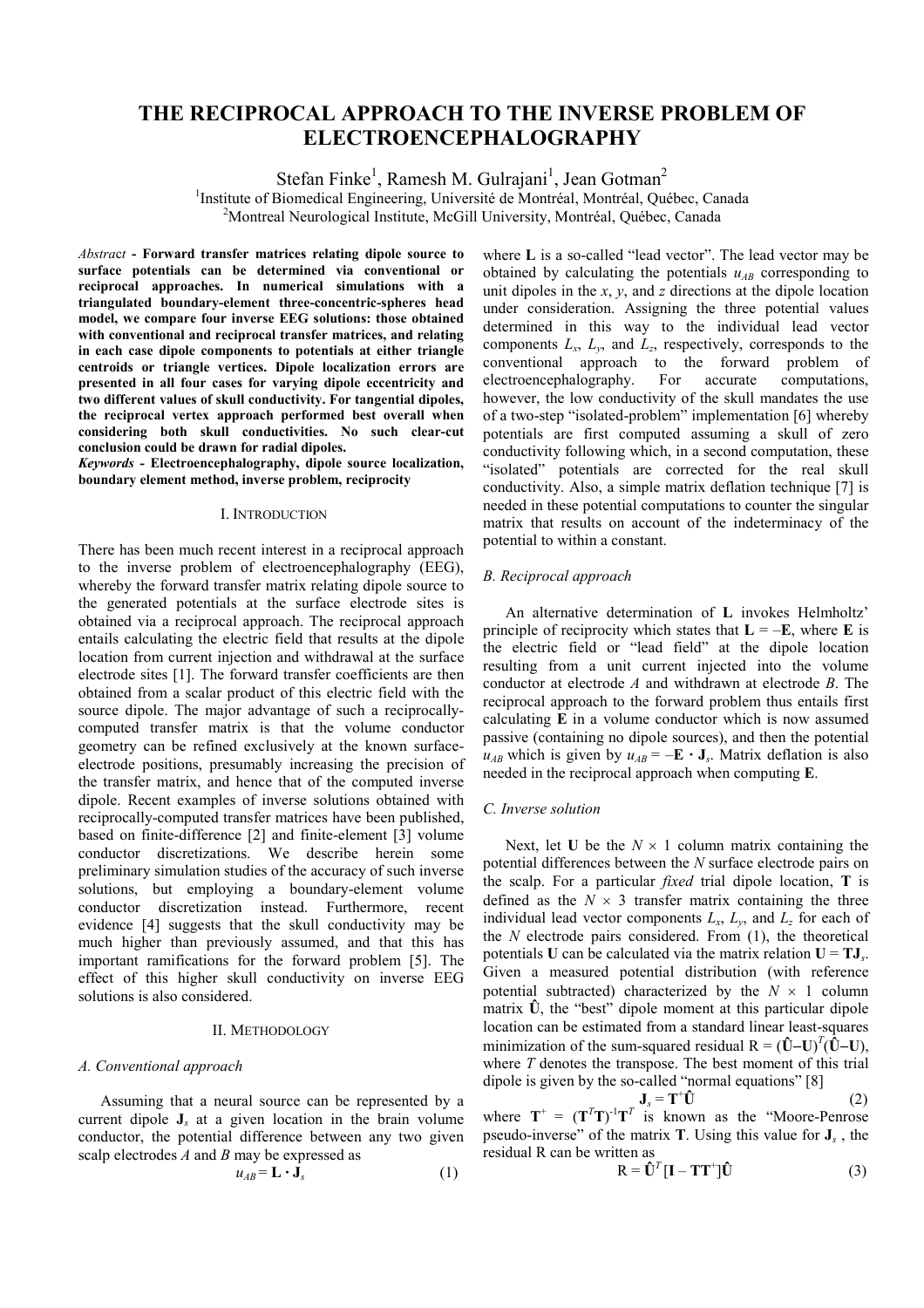| <b>Report Documentation Page</b>                                                                                                                                                                                                              |                                                             |                                                    |  |  |  |
|-----------------------------------------------------------------------------------------------------------------------------------------------------------------------------------------------------------------------------------------------|-------------------------------------------------------------|----------------------------------------------------|--|--|--|
| <b>Report Date</b><br>25 Oct 2001                                                                                                                                                                                                             | <b>Report Type</b><br>N/A                                   | Dates Covered (from to)                            |  |  |  |
| <b>Title and Subtitle</b>                                                                                                                                                                                                                     |                                                             | <b>Contract Number</b>                             |  |  |  |
| The Reciprocal Approach to the Inverse Problem of<br>Electroencephalography                                                                                                                                                                   |                                                             | <b>Grant Number</b>                                |  |  |  |
|                                                                                                                                                                                                                                               |                                                             | <b>Program Element Number</b>                      |  |  |  |
| Author(s)                                                                                                                                                                                                                                     |                                                             | <b>Project Number</b>                              |  |  |  |
|                                                                                                                                                                                                                                               |                                                             | <b>Task Number</b>                                 |  |  |  |
|                                                                                                                                                                                                                                               |                                                             | <b>Work Unit Number</b>                            |  |  |  |
| Performing Organization Name(s) and Address(es)<br>Institute of Biomedical Engineering Universite de Montreal<br>Montreal, Quebec, Canada                                                                                                     |                                                             | <b>Performing Organization Report Number</b>       |  |  |  |
|                                                                                                                                                                                                                                               | <b>Sponsoring/Monitoring Agency Name(s) and Address(es)</b> | <b>Sponsor/Monitor's Acronym(s)</b>                |  |  |  |
| US Army Research, Development & Standardization Group<br>(UK) PSC 802 Box 15 FPO AE 09499-1500                                                                                                                                                |                                                             | <b>Sponsor/Monitor's Report Number(s)</b>          |  |  |  |
| <b>Distribution/Availability Statement</b><br>Approved for public release, distribution unlimited                                                                                                                                             |                                                             |                                                    |  |  |  |
| <b>Supplementary Notes</b><br>Papers from 23rd Annual International Conference of the IEEE Engineering in Medicine and Biology Society, October<br>25-28, 2001, held in Istanbul, Turkey. See also ADM001351 for entire conference on cd-rom. |                                                             |                                                    |  |  |  |
| <b>Abstract</b>                                                                                                                                                                                                                               |                                                             |                                                    |  |  |  |
| <b>Subject Terms</b>                                                                                                                                                                                                                          |                                                             |                                                    |  |  |  |
| <b>Report Classification</b><br>unclassified                                                                                                                                                                                                  |                                                             | <b>Classification of this page</b><br>unclassified |  |  |  |
| <b>Classification of Abstract</b><br>unclassified                                                                                                                                                                                             |                                                             | <b>Limitation of Abstract</b><br>UU                |  |  |  |
| <b>Number of Pages</b><br>$\overline{4}$                                                                                                                                                                                                      |                                                             |                                                    |  |  |  |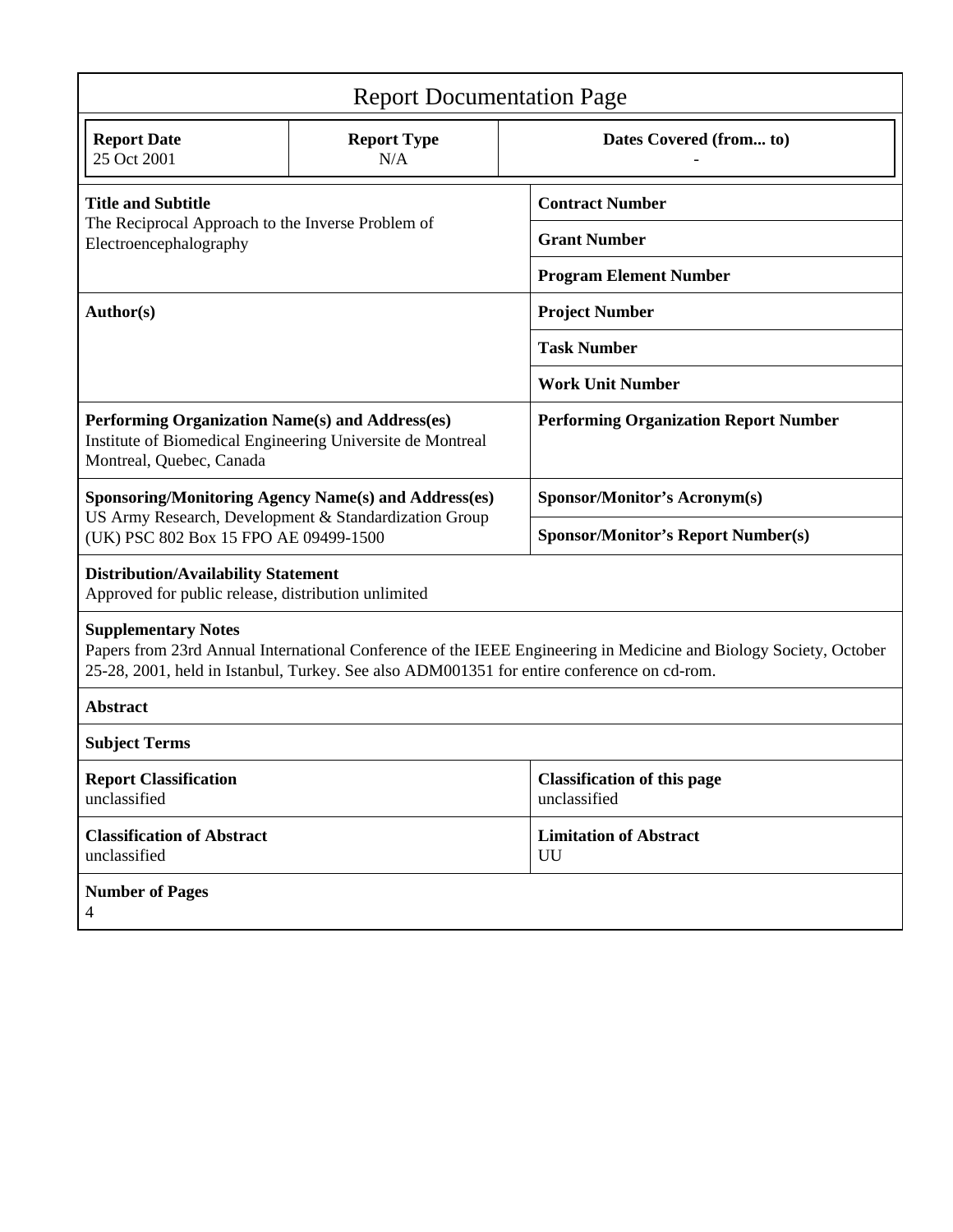where **I** is the  $N \times N$  identity matrix. The well-known simplex algorithm can now be used to select the best location for the trial dipole by minimizing the above expression for the sumsquared residual [9]. In practice, we did not minimize R but rather the relative-difference error measure (RDM) obtained by first dividing R by the *N* sum-squared measured potentials in  $\hat{U}$  and then taking the square root. Note that the simplex algorithm only searches for the three location coordinates of the dipole, since the dipole moment is always given by (2).

# *D. Three-concentric-spheres head models*

In order to test the conventional and reciprocal approaches to inverse EEG computations, the well-known three-concentric-spheres head model was employed with two different sets of relative conductivities for the scalp, skull, and cortex: 1, 1/80, 1 and 1, 1/15, 1, respectively. The first set corresponds to the values usually employed for these conductivities, the second reflects the higher skull conductivity suggested by more recent work [4]. Sphere radii were 10 cm, 9.2 cm, and 8.7 cm. Forward potentials were calculated via analytic equations [10] at 41 uniformly distributed electrode sites on the outermost sphere (a 42<sup>nd</sup> electrode was used as the reference electrode). The spheres were discretized into planar triangles employing regularlyspaced lines of latitude and longitude, except around the 42 electrode sites where a higher triangle density was used (Fig. 1a). With the conventional approach, potentials may be calculated either at triangle centroids or at triangle vertices. With the former, the potential is assumed constant across each triangle, with the latter a linear variation in potential was assumed. In the conventional centroid (CC) approach, the centroid of the innermost triangle in each high-density region coincided with the electrode position. With the conventional vertex (CV) approach, one of the vertices of the innermost triangle was selected as the electrode site. In the reciprocal approach also, potentials may be determined at triangle centroids or vertices. Thus, in the reciprocal centroid approach (RC), the centroids of the innermost triangles were used for reciprocal current injection and withdrawal. A slightly different discretization was used with the reciprocal vertex (RV) approach where a curvilinear quadrilateral innermost element was used, with quadratic interpolation of the potential for this element alone and with the site of current injection at the center of the quadrilateral (Fig. 1b).

Two levels of discretization were used, level 1 employing 1572 and level 2 employing 2228 triangles per sphere. Level 1 was used for the CC and RC approaches, but level 2 was used for the CV and RV approaches. This is because in a triangular discretization the number of vertices is approximately half the number of triangles, and this permits using a finer discretization for the vertex approach while keeping the same number of unknown potentials. Note that for the RV approach, the triangular discretization had to be modified slightly to allow the insertion of a quadrilateral at each electrode site. For this approach, in addition to 42 curvilinear quadrilaterals, a level 1 discretization corresponds to 1866 triangles whereas a level 2 discretization corresponds to 2522 triangles. Only level 1 discretizations are shown in Fig. 1.



Fig. 1. Level 1 sphere discretizations. There are 1572 triangles per sphere in (a) and 1866 triangles in addition to 42 curvilinear quadrilaterals in (b). CC, CV, and RC approaches use sphere (a) and the RV approach uses sphere (b). The 45° axis along which the dipole is moved is shown dotted in (a).

# *E. Simplex Minimization*

The analytically-computed potentials were perturbed by the addition of 10% Gaussian noise (corresponding to a signal-to-noise ratio of 20 db) at the 42 electrode sites to be used for inverse computations. This noise level was selected as representative of the noise to be expected during EEG measurement. Identical noise-added potentials were used for the CC and RC solutions, and for the CV and RV ones. For each inverse solution, 10 simplex minimizations with different randomly-chosen starting points were run, with stopping points either when the difference in RDM between successive simplex iterations dropped below 0.0001 or following a maximum of 1000 iterations. An individual simplex minimization could return a result of nonconvergence (having reached the maximum of 1000 iterations), convergence to the correct known position of the dipole source, or convergence to an incorrect solution. All correctly converging simplexes had RDM measures less than 0.1, except in one instance (see Results). RDM measures for the incorrect solutions were always larger than those for the correct solutions, thereby permitting us to distinguish between incorrect and correct solutions even if the true dipole coordinates were not known. This is important for the eventual application of the simplex technique to real patients. The computed dipole location was obtained from the simplex with the least RDM among the set of correctly converging simplexes. The position error between the starting dipole and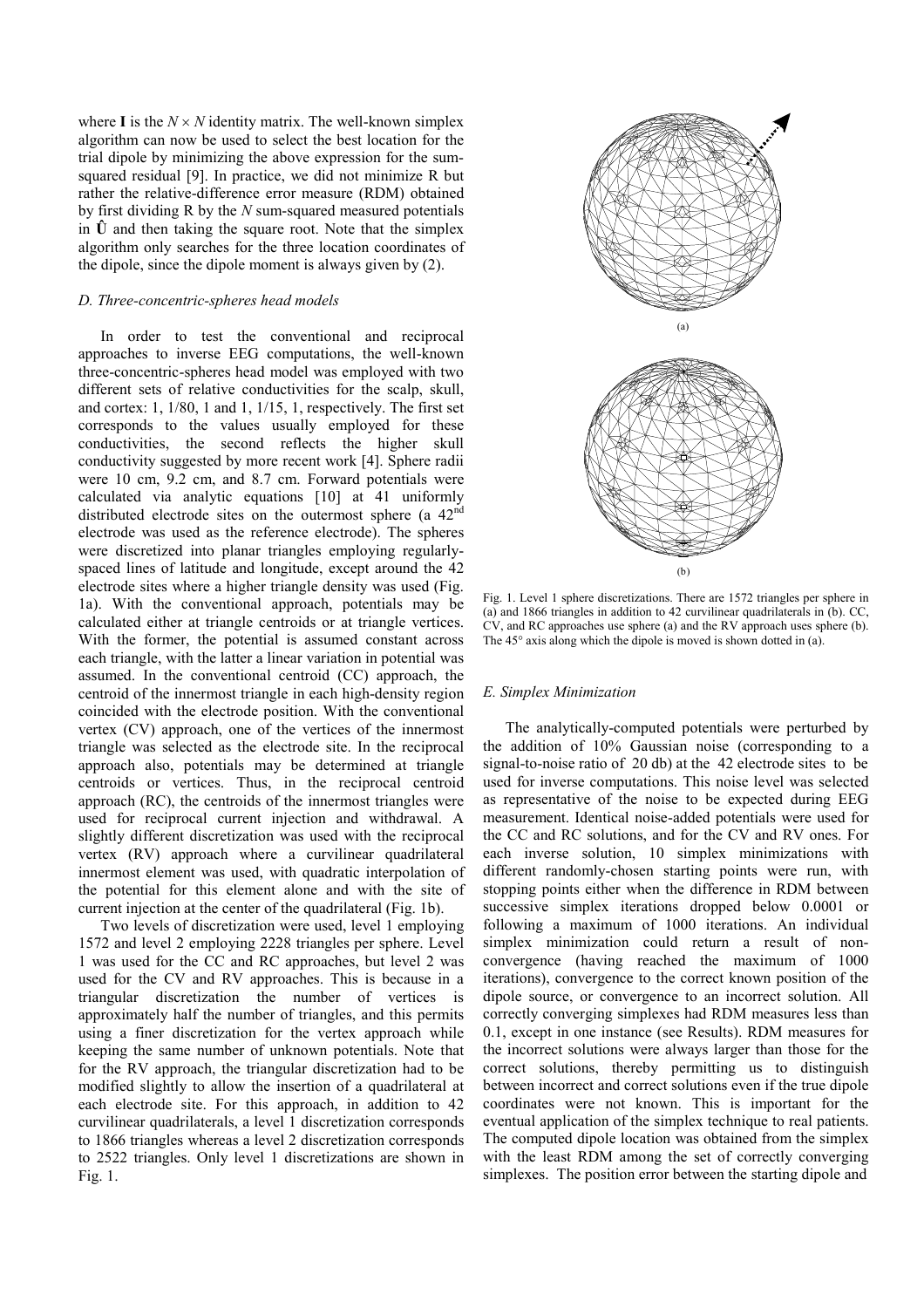



Fig. 2. Dipole position error plotted against dipole eccentricity for radial (solid line) and tangential (dotted line) dipoles. Results for both CC (circles) and CV (triangles) approaches are depicted. Relative skull conductivity was 1/80 in (a) and 1/15 in (b).

this computed dipole location was used as an index of precision for each of the four approaches.

## III. RESULTS

Test simulations were run using radial and tangential source dipoles along a central 45 degree axis (shown dotted in Fig. 1a). Dipole eccentricities ranged from zero to a maximum of 8.5 cm (97.7% of the innermost sphere radius). Graphs of the resulting inverse-dipole position errors at varying eccentricities for CC and CV approaches and for each of the two values of relative skull conductivities considered ( $\sigma_{\text{skull}} = 1/80$  and  $1/15$ ) are shown in Fig. 2. Similar graphs for the RC and RV approaches are plotted in Fig. 3. A discretization designated 111 (222) meant that level 1 (2) spheres were used for the three-concentric-spheres model. As already mentioned, a 111 discretization was used for CC and RC approaches and a 222 discretization for CV and RV ones. In general, the position error is greater for tangential dipoles than for radial dipoles for all four approaches. This is especially true for eccentric dipoles. The

Fig. 3. Dipole position error plotted against dipole eccentricity for radial (solid line) and tangential (dotted line) dipoles. Results for both RC (circles) and RV (triangles) approaches are depicted. Relative skull conductivity was 1/80 in (a) and 1/15 in (b).

position error decreased for all approaches with a relative skull conductivity of 1/15 instead of 1/80 (approximately 3 mm on average instead of 5 mm). For tangential dipoles, the RV approach performed best overall when considering both skull conductivities. No such clear-cut conclusion could be drawn for radial dipoles. A position error greater than 1 cm was only obtained with the RC approach and the most eccentric (97.7%) tangential dipole in a model with relative skull conductivity of 1/15. This is almost certainly related to the assumption of a constant potential across triangle faces. This assumption is especially inadequate at the electrode (current injection) sites. This was also the only case where the RDM increased to 0.13.

The number of correct, incorrect, and non-convergent simplex solutions for each approach and for each of the two values of relative skull conductivity is shown in Table I. Note that with the RC approach, for a tangential dipole at an eccentricity of 97.7% and both sets of conductivities, most of the 10 simplex algorithms did not converge within 1000 iterations. The lower percentage of correct simplex solutions for the RC option when compared to the other options in Table I is largely due to this fact.